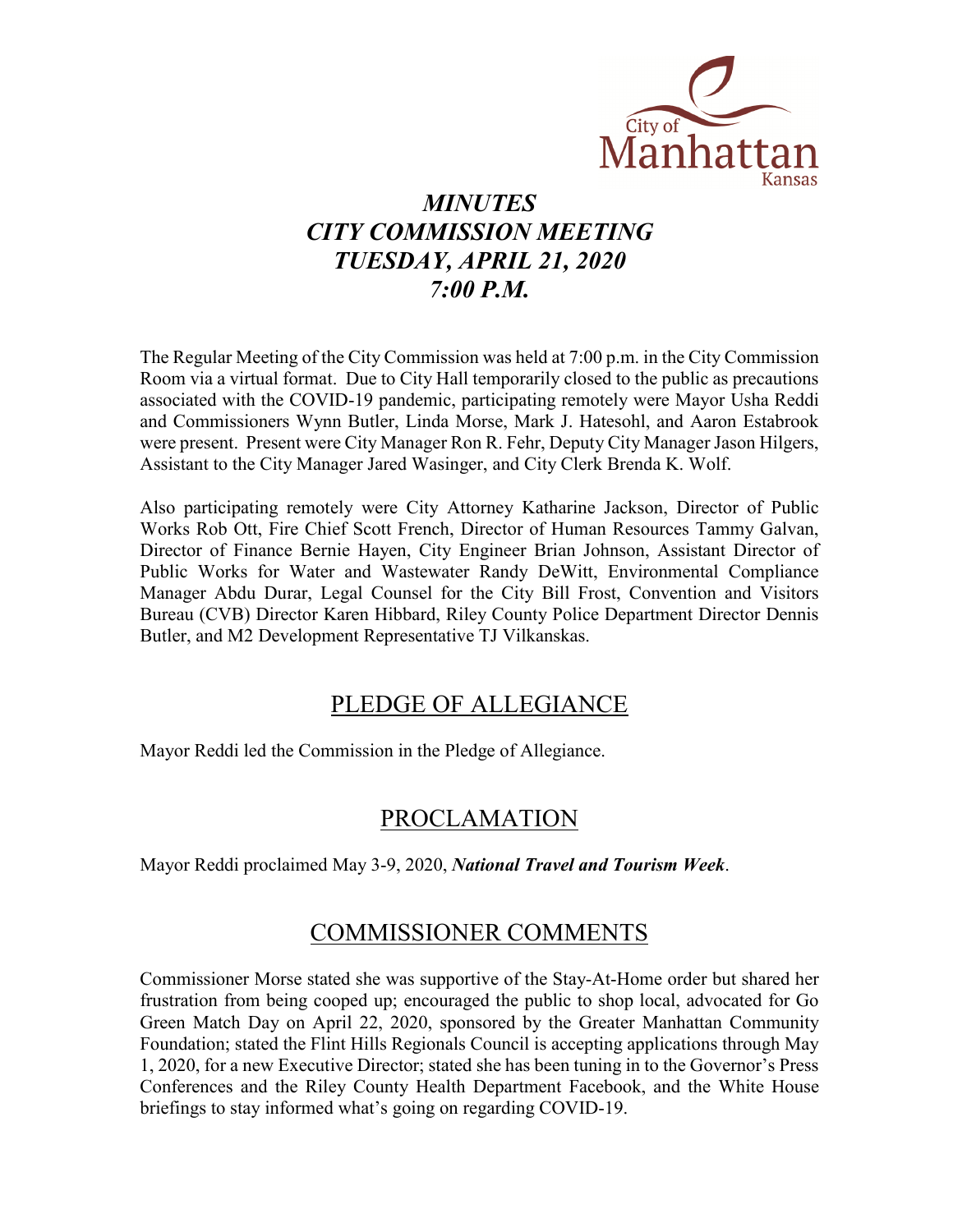## COMMISSIONER COMMENTS *(CONTINUED)*

Commissioner Hatesohl promoted Go Green Match Day and stated the need to open up businesses in the community to get the economy going again.

Commissioner Butler stated the T. Russell Reitz Animal Shelter was open to adopt pets online by making an appointment; that the Riley County Commission opened the brush pile at the Riley County landfill to the public on Tuesdays and Thursdays from  $7 \text{ am} - 3 \text{ pm}$ , and that the Downtown Farmers Market opened on Saturday, April 18, 2020, and did an excellent job in promoting social distancing.

Commissioner Estabrook thanked the public for social distancing, thanked the Public Information Team of Vivienne Uccello and Hali Rowland for their work at the Emergency Operations Command Center and for providing information to the public; thanked Chamber President/CEO Jason Smith, Economic Development Director Daryn Soldan, Gina Scroggs, Dennis Cook and Ed Klimek for getting information out about what Federal, state, and local assistance was available; thanked the 502 Media Group and the Greater Manhattan Community Foundation for creating MKH Together; thanked USD 383 for rapid reorganization and roll out of continuous learning, and especially Director of Nutrition Stephanie Smith for distribution of meals; and thanked all those working in grocery stores, gas stations, food providers, nurses, healthcare workers, Riley County Health Department, and Konza Prairie Health Clinic.

Mayor Reddi provided updates from a recent local International Town & Gown meeting and from the Chamber Board of Directors meeting earlier in the afternoon, on Tuesday, April 21, 2020. She mentioned Kansas revenue had a huge shortfall, and Earth Day was on Wednesday, April 22, 2020.

Commissioner Morse and Commissioner Butler mentioned the Riley County Law Board, the City, and the County have started budget discussions.

### CONSENT AGENDA

(\* denotes those items discussed)

#### **MINUTES**

The Commission approved the minutes of the Regular City Commission Meeting held Tuesday, April 7, 2020.

#### **CLAIMS REGISTER NOS. 2941 AND 2942**

The Commission approved Claims Register Nos. 2941 and 2942 authorizing and approving the payment of claims from April 1, 2020 – April 14, 2020, in the amounts of \$46,347.67 and \$5,425,203.04, respectively.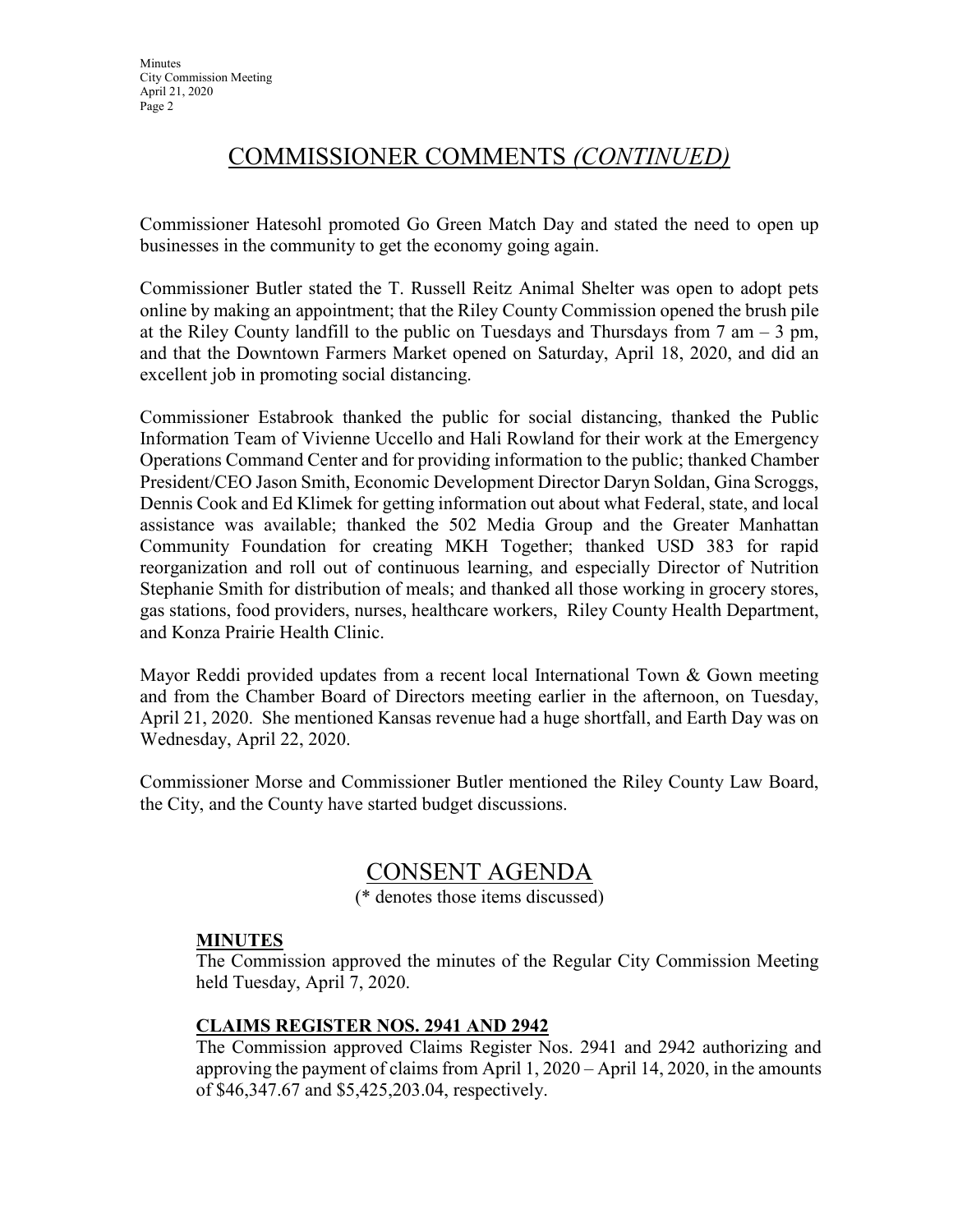### CONSENT AGENDA (*CONTINUED*)

#### **\* RESOLUTION 042120-A – SET GENERAL OBLIGATION BOND 2020-A SALE DATE**

Ron Fehr, City Manager highlighted the item and answered questions from the Commission.

The Commission approved Resolution No. 042120-A setting May 19, 2020, as the date to sell \$16,805,000.00 in General Obligation Bonds (Series 2020-A) for the following: *Pinehurst Addition – Sanitary Sewer (SS1619), Street (ST1604), and Water (WA1617); Scenic Crossing Addition – Sanitary Sewer (SS1603), Street (ST1601), and Water (WA1602); West Anderson Avenue – Street (ST1601); Lansdowne Addition, Unit Three – Sanitary Sewer (SS1604), Street (ST1602), and Water (WA1603); Ledge Stone Addition – Street (ST1615) and Water (WA1623); Ledgestone Ridge Addition – Sanitary Sewer (SS1623), Street (ST1620), Multi-Use Trail (SW1601), and Water (WA1628); Legacy Ridge Addition –Sanitary Sewer (SS1627), Street (ST1616), and Water (WA1624); Wells Landing – Sanitary Sewer (SS1629); West Anderson Avenue – Street and Roundabout Improvements (ST0810/ST1621); West Anderson Avenue Stormwater Improvements – Stormwater (SM1604); Airport Commercial/Military Entrance Improvements – Stormwater (SM1407); Eureka Valley Transmission Waterline Improvements – Water (WA1406); and K113 & K18 Interchange – Street Improvements (ST1214).*

#### **\* RESOLUTION 042120-B – SET TEMPORARY NOTE 2020-03 SALE DATE** Ron Fehr, City Manager, highlighted the item.

The Commission approved Resolution No. 042120-B setting May 19, 2020, as the date to sell General Obligation Temporary Notes Series No. 2020-03 in the amount of \$21,970,000.00 to finance the following: *The Highlands @ Grand Mere Unit One/Prairie Village @ The Highlands, Unit One - Sanitary Sewer Improvements – Internal Infrastructure (SS1715), Street Improvements (ST1705), Water Improvements (WA1710); Browning Avenue and Kelly Drive – Stormwater Improvements (SM1807); Stonehaven Addition, Unit Two – Stormwater Improvements (SM1902, SM1904) and Street Improvements (ST1903); Kimball Avenue/Browning Avenue & Kelly Drive – Stormwater Improvements (SM1812); Sanitary Sewer Aerial Crossing – Sanitary Sewer Improvements (SS1708); NRCS Bank Stabilization – Stormwater Improvements (SP1902); Anthony and Eisenhower Recreation Center – Special Improvements (SP1802); Douglass Recreation Center – Special Improvements (PR1706); and North Campus Corridor-North Manhattan Avenue, Phase 3B – Street Improvements (ST1719).*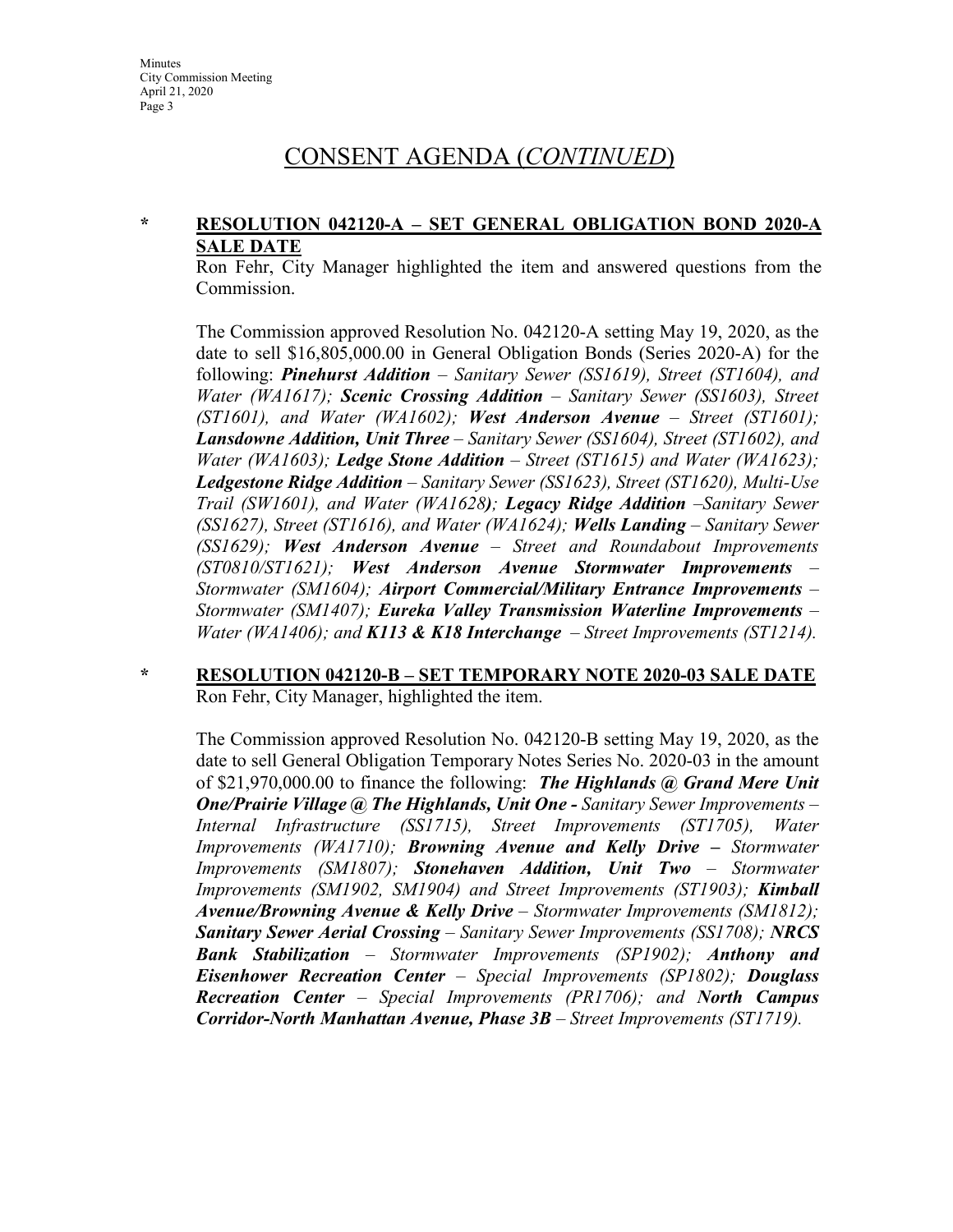# CONSENT AGENDA (*CONTINUED*)

### **SELECTION COMMITTEE RECOMMENDATION/NEGOTIATE PROFESSIONAL SERVICES CONTRACT – NORTHWEST WATER TRANSMISSION MAIN (WA1811)**

The Commission accepted the recommendation of the Selection Committee; and authorized City Administration to negotiate an Agreement for Professional Engineering Services with Bartlett & West, of Manhattan, Kansas, for the Northwest Water Transmission Main (WA1811) project.

### **AGREEMENT FOR PROFESSIONAL SERVICES – SOUTH MANHATTAN STORM SEWER INTERCEPTOR IMPROVEMENTS PROJECT(SW2001)**

The Commission authorized the Mayor and City Clerk to execute an Agreement for Professional Engineering Services with Olsson, of Manhattan, Kansas, in the amount of \$19,360.00 to complete an evaluation of two alignment options for the routing of the proposed storm sewer crossing the Union Pacific railroad and the Manhattan Levee, as a preliminary matter prior to the design of the South Manhattan Storm Sewer Interceptor Improvements Project(SW2001).

### **BETTERMENTS REQUEST - UNITED STATES ARMY CORPS OF ENGINEERS (USACE) - SOUTH MANHATTAN STORM SEWER INTERCEPTOR IMPROVEMENTS PROJECT (SW2001)**

The Commission authorized the Mayor to submit a Betterments request to the United States Army Corps of Engineers (USACE) for the South Manhattan Storm Sewer Interceptor Improvements Project (SW2001).

#### **AGREEMENT – HUMAN CAPITAL MANAGEMENT PLATFORM (CIP #HR002P)**

The Commission authorized the Mayor to execute a bundle subscription agreement with Paylocity Corporation for the implementation of the Human Capital Management (HCM) Platform (CIP #HR0002P).

### **OUTSIDE CITY SEWER SERVICE AGREEMENT – 3605 & 3609 ANDERSON AVENUE (RONALD E. WELLS)**

The Commission approved the Outside City Sewer Service Agreement with Ronald E. Wells, and authorized the Mayor and City Clerk to execute the Outside City Service Sewer Agreement for 3605 & 3609 Anderson Avenue.

**\* FEE IN LIEU AGREEMENT – WAIVE ON-SITE DETENTION REQUIREMENTS – M2 DEVELOPMENT (SOUTHEAST CORNER OF NORTH MANHATTAN AVENUE AND KEARNEY STREET)**

Commissioner Morse requested this item be moved from the Consent Agenda to the first item on the General Agenda.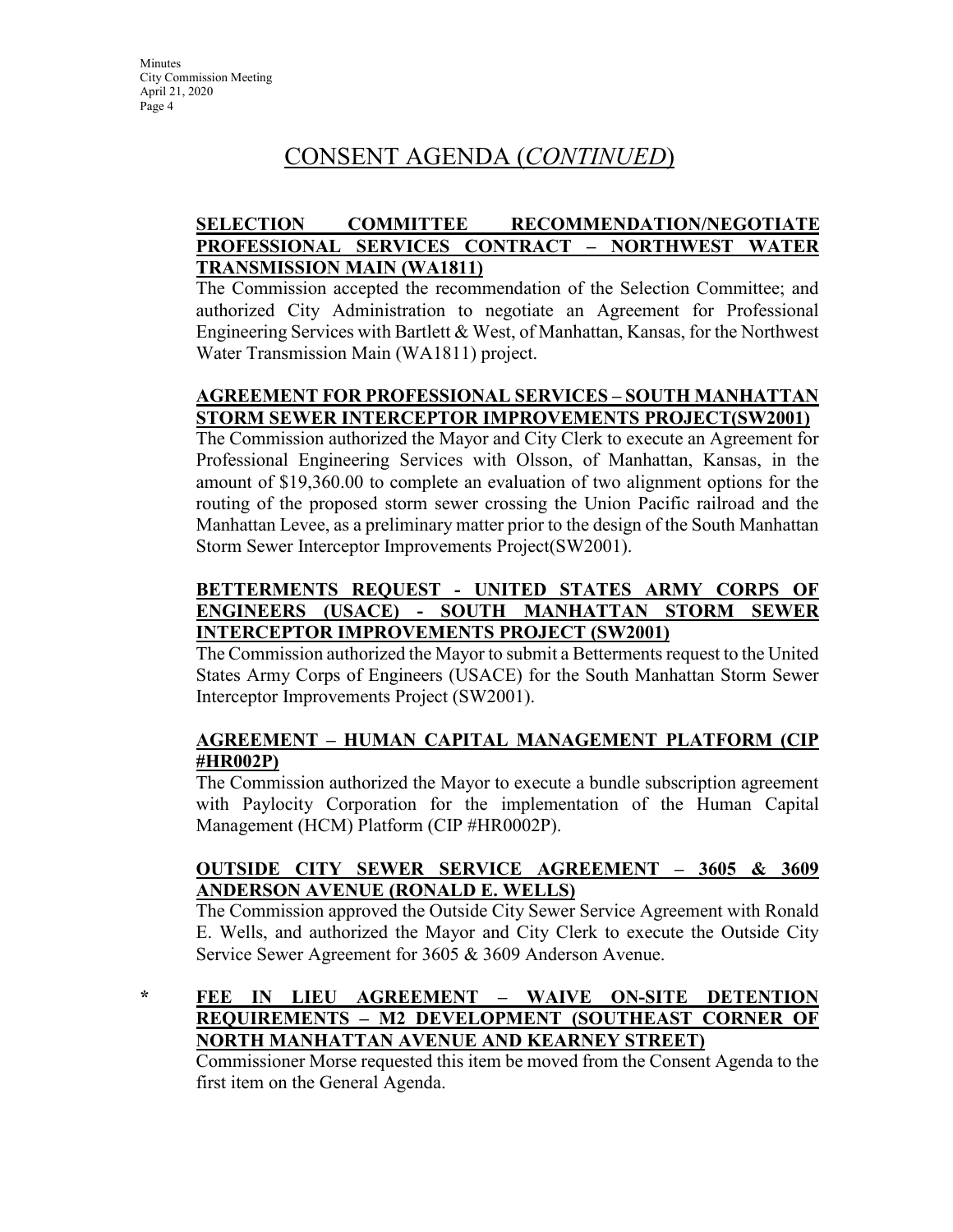### CONSENT AGENDA (*CONTINUED*)

#### **BOARD APPOINTMENTS – MANHATTAN URBAN AREA PLANNING BOARD**

The Commission approved the re-appointment of Neil Parikh, 633 Frey Drive, to a 3-year Alternate City/County term, which will begin May 1, 2020, and will expire on April 30, 2023.

The Commission approved the re-appointment of Gary Stith, 2517 Meadowood Drive, to a 3-year City term, which will begin May 1, 2020, and will expire on April 30, 2023.

After discussion, Commissioner Hatesohl moved to approve the consent agenda with the exception of Item I, FEE IN LIEU AGREEMENT – WAIVE ON-SITE DETENTION REQUIREMENTS – M2 DEVELOPMENT (SOUTHEAST CORNER OF NORTH MANHATTAN AVENUE AND KEARNEY STREET), which was moved to be first on the General Agenda. Commissioner Estabrook seconded the motion. On a roll call vote, motion carried 5-0.

### *ITEM REMOVED FROM CONSENT AGENDA*

#### **FEE IN LIEU AGREEMENT – WAIVE ON-SITE DETENTION REQUIREMENTS – M2 DEVELOPMENT (SOUTHEAST CORNER OF NORTH MANHATTAN AVENUE AND KEARNEY STREET)**

Ron Fehr, City Manager, recused himself from discussion on the item.

Brian Johnson, City Engineer, provided information regarding the analysis of the Downtown East Watershed done by Wood Environment & Infrastructure Solutions, Inc., and the 1995 Stormwater Management Master Plan. He then answered questions from the Commission.

TJ Vilkanskas, Back 9 Development, representing M2 Development, provided information regarding the development.

Jason Hilgers, Deputy City Manager; Bill Frost, Legal Counsel for the City; and Rob Ott, Director of Public Works, provided additional information to the Commission and answered questions from the Commission.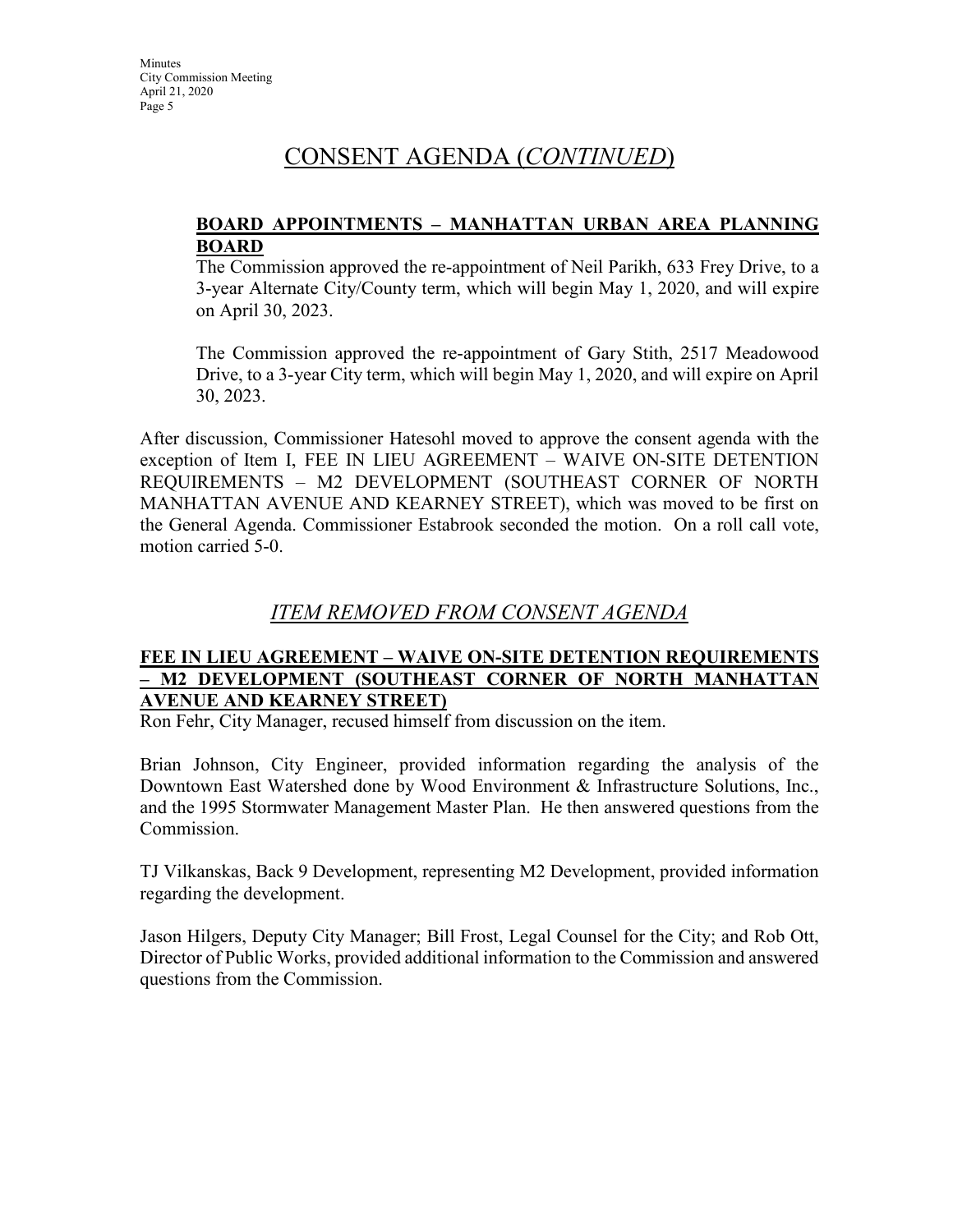### *ITEM REMOVED FROM CONSENT AGENDA* **(CONTINUED)**

### **FEE IN LIEU AGREEMENT – WAIVE ON-SITE DETENTION REQUIREMENTS – M2 DEVELOPMENT (SOUTHEAST CORNER OF NORTH MANHATTAN AVENUE AND KEARNEY STREET)** *(CONTINUED)*

After discussion, Commissioner Butler moved to find that the proposed agreement for a fee in lieu provides for the adequate satisfactory arrangements to allow the City Engineer to waive the on-site detention requirements for the development located at the southeast corner of North Manhattan Avenue and Kearney Street, and authorized City Administration to finalize, and the Mayor and City Clerk to execute, the proposed agreement with the developer of the M2 property. Commissioner Estabrook seconded the motion. On a roll call vote, motion carried 4-1 with Commissioner Morse voting against.

City Manager Ron Fehr rejoined the Commission meeting.

## GENERAL AGENDA

### **RILEY COUNTY POLICE DEPARTMENT UPDATE**

Dennis Butler, Director, Riley County Police Department, provided an update to the Commission regarding COVID-19 procedures and precautions, crime statistics, firearms range and 2020 and 2021 budgets. He then answered questions from the Commission.

As this was a discussion item, the Commission took no formal action.

#### **2020 FIRST QUARTER REPORT – CONVENTION AND VISITOR'S BUREAU (CVB)**

Karen Hibbard, Director, Manhattan Convention and Visitors Bureau, presented the Convention and Visitors Bureau's first quarter report.

Ron Fehr, City Manager, provided additional information regarding the shortfall in Transient Guest Tax revenue and expenditures for 2020.

As this was a discussion item, the Commission took no formal action.

#### **CONSENT ITEM H - PAYMENT PLAN - OUTSIDE CITY SEWER SERVICE AGREEMENT - 3605 & 3609 ANDERSON AVENUE (RONALD E. WELLS)**

Ron Fehr, City Manager, asked the Commission for direction on a payment plan for Consent item regarding an outside city sewer agreement.

After discussion, Commissioner Estabrook moved to go forward with a payment plan as outlined by the City Manager in the memo to the City Commissioners *(\$1,000 down at execution of the contact and 5 monthly payments beginning May 22, 2020, for the remaining balance of \$4,162.72 at a 4% interest rate)*. Commissioner Hatesohl seconded the motion. On a roll call vote, motion carried 5-0.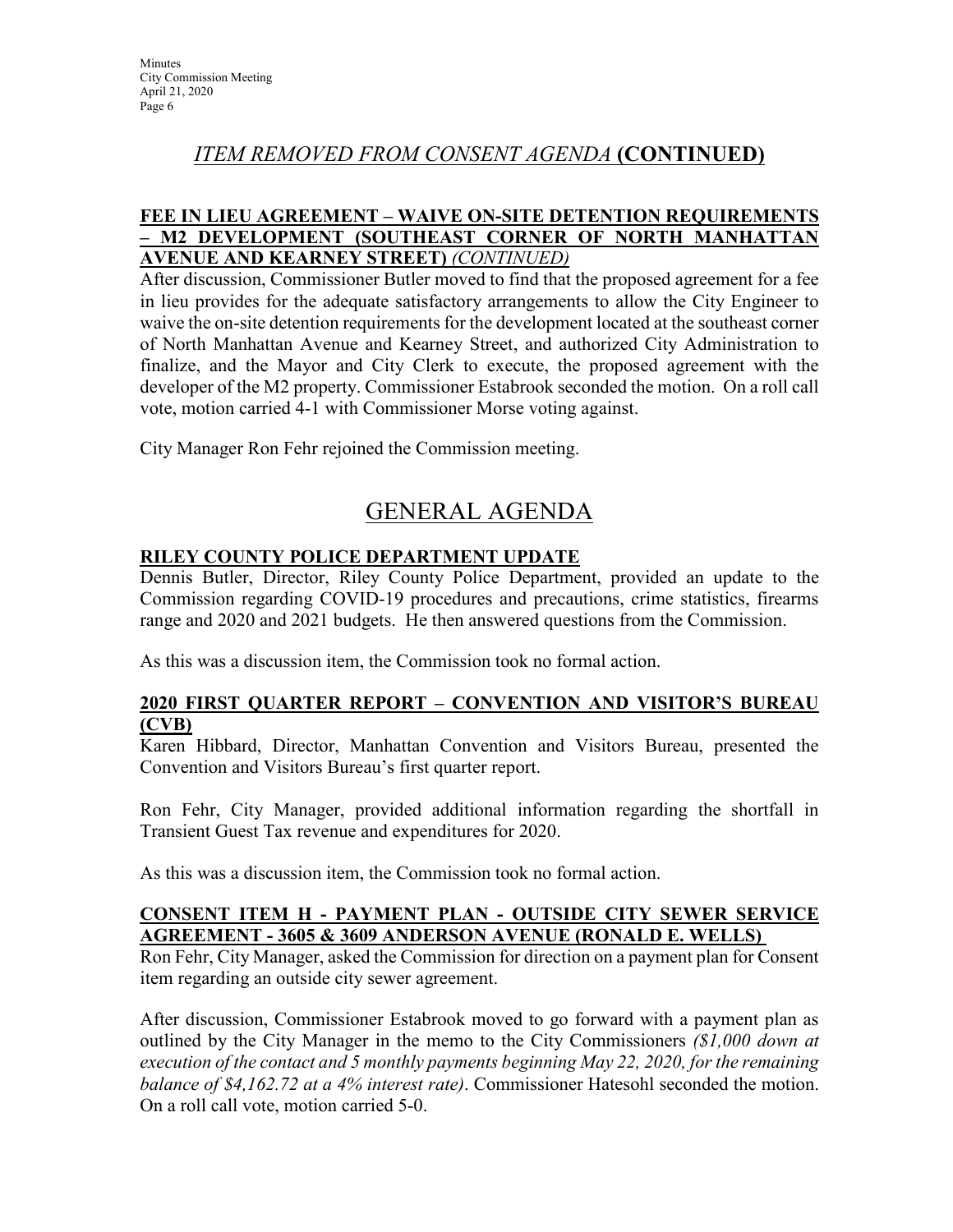# GENERAL AGENDA (*CONTINUED*)

#### **COVID-19 UPDATES AND DISCUSSION**

Ron Fehr, City Manager provided local and statewide updates received for the day. He summarized recent adjustments and reductions that have been made for approximately \$3.5 - \$4 million in cost savings to offset major revenue shortfalls of an estimated \$3 million - \$8 million in sales taxes and other sources expected for the remainder of the 2020 budget year due to COVID-19 pandemic. He answered questions from the Commission.

The Commission provided feedback on potential reductions in which the Commission could make.

As this was a discussion item, the Commission took no formal action

### EXECUTIVE SESSIONS

Commissioner Butler moved to recess into Executive Session to discuss the purchase of property for public works purposes, pursuant to the exception set forth in K.S.A. 75- 4319(b)(6) related to preliminary discussions related to the acquisition of real estate, and to resume the open meeting at 10:30 p.m. via the City's virtual meeting outlets open to the public. Commissioner Morse seconded the motion. On a roll call vote, motion carried 5-0.

At 10:30 p.m., the Commission reconvened with Mayor Reddi and Commissioner Butler, Commissioner Morse, Commissioner Hatesohl, and Commissioner Estabrook in attendance. Mayor Reddi stated that no binding action was taken during Executive Session, therefore no vote in the open meeting is needed.

Commissioner Butler moved to recess into Executive Session to discuss the terms of the agreement between City Administration and Local 2275, International Association of Fire Fighters that presently need to remain confidential, pursuant to the exception set forth in K.S.A. 75-4319(b)(3) related to employer-employee negotiations, and to resume the open meeting at 10:52 p.m. via the City's virtual meeting outlets open to the public. Commissioner Morse seconded the motion. On a roll call vote, motion carried 5-0.

At 10:52 p.m., the Commission reconvened with Mayor Reddi and Commissioner Butler, Commissioner Morse, Commissioner Hatesohl, and Comm. Estabrook in attendance. Mayor Reddi stated that no binding action was taken during Executive Session, therefore no vote in the open meeting is needed.